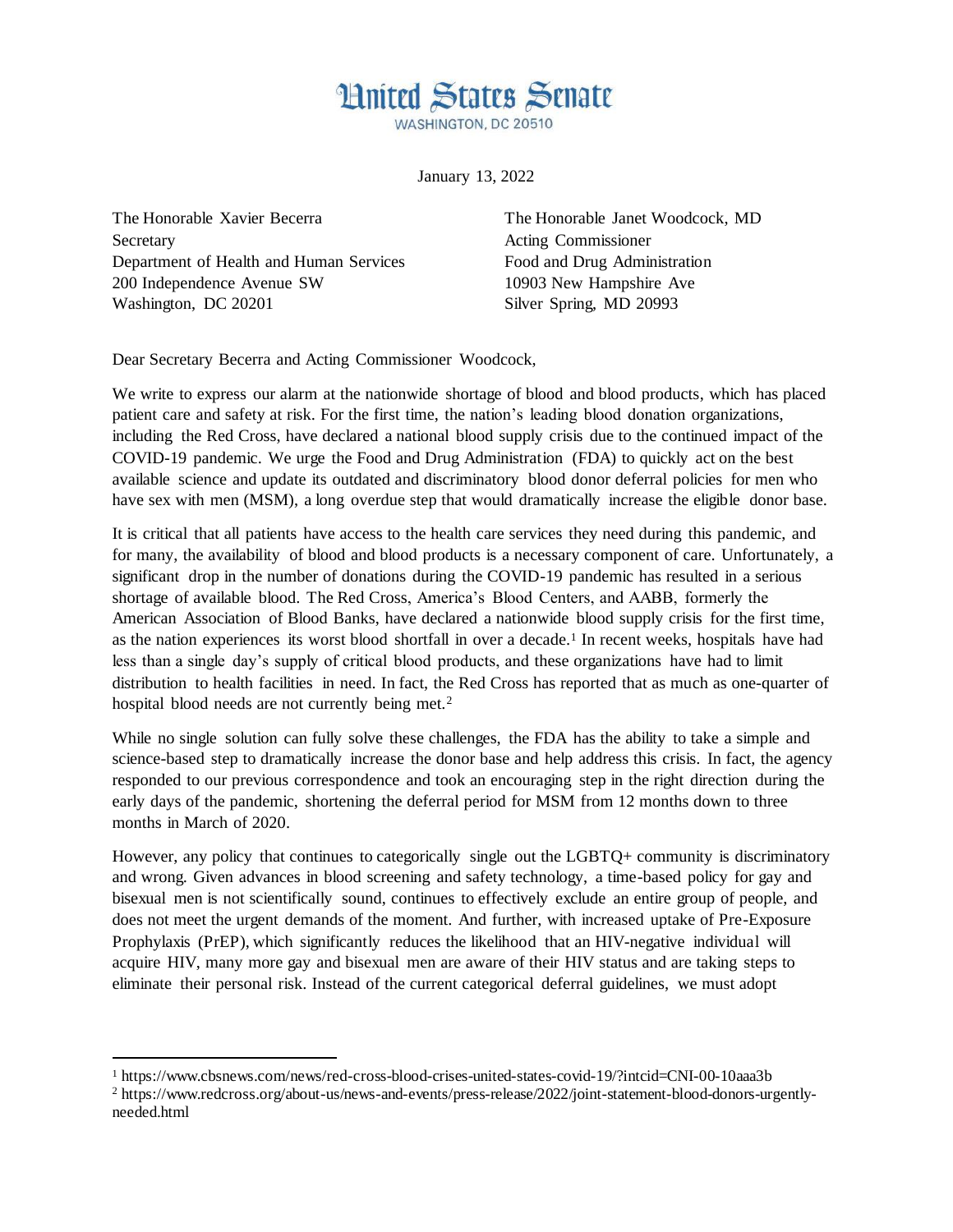evidence-based policies focused on assessment of an individual's risk, not inaccurate and antiquated stereotypes.

All over the world, other countries have led on this issue by scrapping their discriminatory blood donation policies. In October of last year, Israel removed all restrictions on MSM blood donation.<sup>3</sup> And just last month, Canada's blood regulatory agency proposed removing all screening questions focused on gender and sexuality. <sup>4</sup> The tide is turning, and the data support this change.

In light of the nation's urgent blood supply crisis and to ensure that Americans have access to life-saving blood transfusions during the pandemic, we urge you to swiftly update your current blood donor deferral policies in favor of ones that are grounded in science, based on individualized risk factors, and allow all potentially eligible donors to do so free of stigma. We also request a briefing in the next 30 days on the agency's plan to update its MSM blood donation policies.

Thank you for your attention to this important issue.

Sincerely,

Tammy Baldwin Elizabeth Warren United States Senator United States Senator

Edward J. Markey Robert P. Casey, Jr. United States Senator United States Senator

Tammy Duckworth Richard Blumenthal United States Senator United States Senator

\_/s/ Sherrod Brown /s/ Cory A. Booker Sherrod Brown Cory A. Booker

Bernard Sanders Christopher A. Coons United States Senator United States Senator

 $\overline{a}$ 

\_/s/ Tammy Baldwin \_ \_/s/ Elizabeth Warren \_

\_/s/ Edward J. Markey \_/s/ Robert P. Casey, Jr.

\_/s/ Tammy Duckworth \_/s/ Richard Blumenthal

United States Senator United States Senator

\_/s/ Bernard Sanders /s/ Christopher A. Coons

<sup>3</sup> https://www.timesofisrael.com/health-minister-announces-removal-of-all-blood-donation-restrictions-for-gay-men/

<sup>4</sup> https://www.cbc.ca/news/health/blood-service-recommends-ending-gay-blood-donation-ban-1.6286895